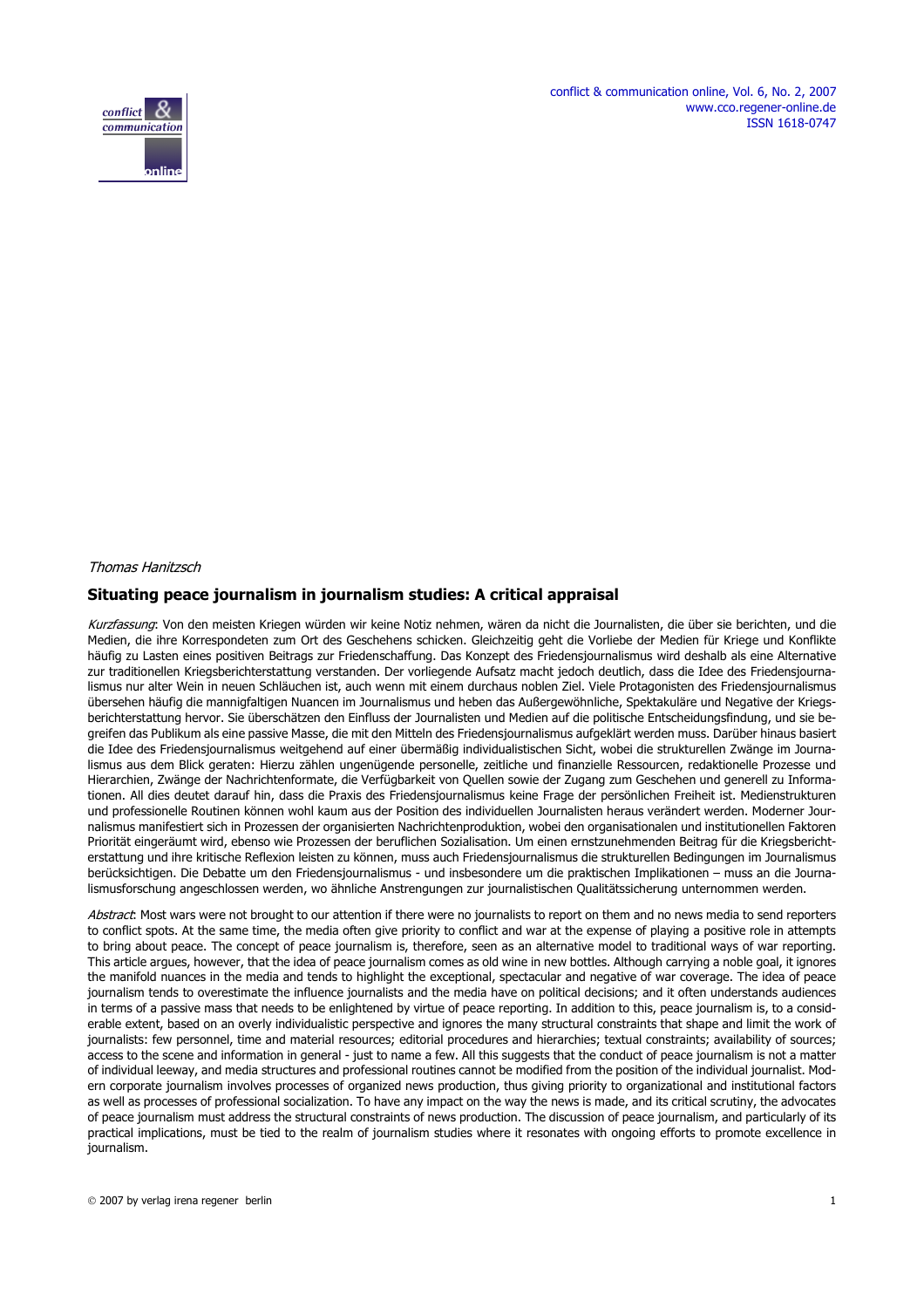# **Introduction**

According to the Conflict Barometer, an annual conflict analysis published by the Heidelberg Institute for International Conflict Research (2005: 1-8), the number of conflicts has more or less continuously risen from 74 in 1945 to 249 in 2005. High-intensity conflicts have, for the most part, shown a regular increase from seven to 38 during the last 60 years. The large number of ongoing conflicts, part of which are carried out with a massive amount of violence, prevent entire regions (e.g. sub-Saharan Africa) from political democratization and socio-economic development. In addition, at least after Munich 1972 and even more so with September 11, 2001, terrorism has entered the picture. Wars are increasingly fought by nonterritorial forces and global terror networks, with civilians becoming legitimate targets of bombings and hostages.

At the same time it is increasingly argued that public communication is an important factor in the course of events in times of war and crisis. Most wars and conflicts were not brought to our attention if there were no journalists to report on them and no media organizations to send their reporters to conflict spots. Having seen the endless atrocities of war and standing on the brink of professional disillusionment, many journalists started to ask how they can help to make the world a better place. In a similar vein, critical scholars, usually not from inside the realm of journalism studies, began to promote a vision of journalistic practice which extents beyond modern mainstream journalism and its enduring values of objectivity, neutrality and detachment. This coalition of concerned journalists and critical scholars is bound up by the philosophy of peace journalism.

As many other influential concepts of journalistic practice, such as investigative journalism, public/civic journalism and development journalism, peace journalism has its advocates – and also its critics. The controversy about peace journalism, its virtue, practicability and philosophical tenets, is the reason why the editor of *conflict & communication online* has decided to set up a special issue around this important dispute. I have, on several occasions, argued against peace journalism, although I don't think that this journalism concept is per se bad. Peace journalism, as it inherits the values of non-violent conflict resolution, entails a very noble goal, that is, to make society more peaceful, which is particularly important in light of the pessimistic outlook given above. However, I will argue that the concept of peace journalism comes, at least for people familiar with journalism research, as old wine in new bottles. It rests, as I shall show, on a sweeping criticism of current media coverage and often ignores the manifold nuances in the media. While in some respects the basic tenets of peace journalism have already been incorporated in recent media coverage, other demands just seem impracticable if we take the workings of professional journalism into account.

# **The two faces of peace journalism**

The concept of peace journalism has been coined in the 1970s by the Norwegian peace researcher Johan Galtung who is a pioneer in the study of news values (Galtung & Ruge, 1965). Peace journalism inherits a normative impetus; it prioritizes "peace" as its central value and analytical starting point. Peace journalism, as a special mode of socially responsible journalism, can be defined as a program or frame of journalistic news coverage which contributes to the process of making and keeping peace respectively to the non-violent settlement of conflicts (Hanitzsch, 2004b: 482).

The advocates of peace journalism draw on a critical examination of the current state of war reporting. Galtung and Vincent (1992: 7) criticize the criteria of news selection that prevail in journalism, most notably the news factors related to negativism, personalization and proximity to elite countries and elite persons. Schicha (1999: 12) complains about the monocausal explanations of the origins and causes of conflicts, while others expressed their discontent with the fact that the media pay attention to conflicts only when manifest violence is about to occur (Galtung, 1998: 7; Jakobsen, 2000: 132; Kempf, 1999: 20).

Recent developments in war reporting, especially those which became manifest in the coverage of the Gulf War of 1991 and Nato intervention in Kosovo in 1999, have played a crucial role in stimulating a critical debate on conflict and war coverage. Some experienced war correspondents, most prominently Annabel McGoldrick and Jake Lynch, began to promote the idea of peace journalism among their colleagues and established the network *Reporting the World*.<sup>1</sup> McGoldrick (2000: 19-20) described peace journalism as a "new form of journalism" which looks "at how journalists could be part of the solution rather than part of the problem". Lynch (1998: 64; 2002: 22; 2003) situated journalists as "participant-observers" in war zones, as news accounts are "a factor in the sequence of cause and effect" and the people involved in stories adjust their actions according to calculations about the possible effects of media coverage.

There is no single and universal concept of peace journalism, however. The idea of peace journalism is rather driven by a heterogeneous movement which does not always define itself in a clear-cut manner. There are two major strands in conceptualizing peace journalism. One could be labeled *interventionist reporting* and stands in the tradition of advocacy journalism. This form of journalism does actively promote peace through means of public communication. According to the

<sup>1.</sup> http://www.reportingtheworld.org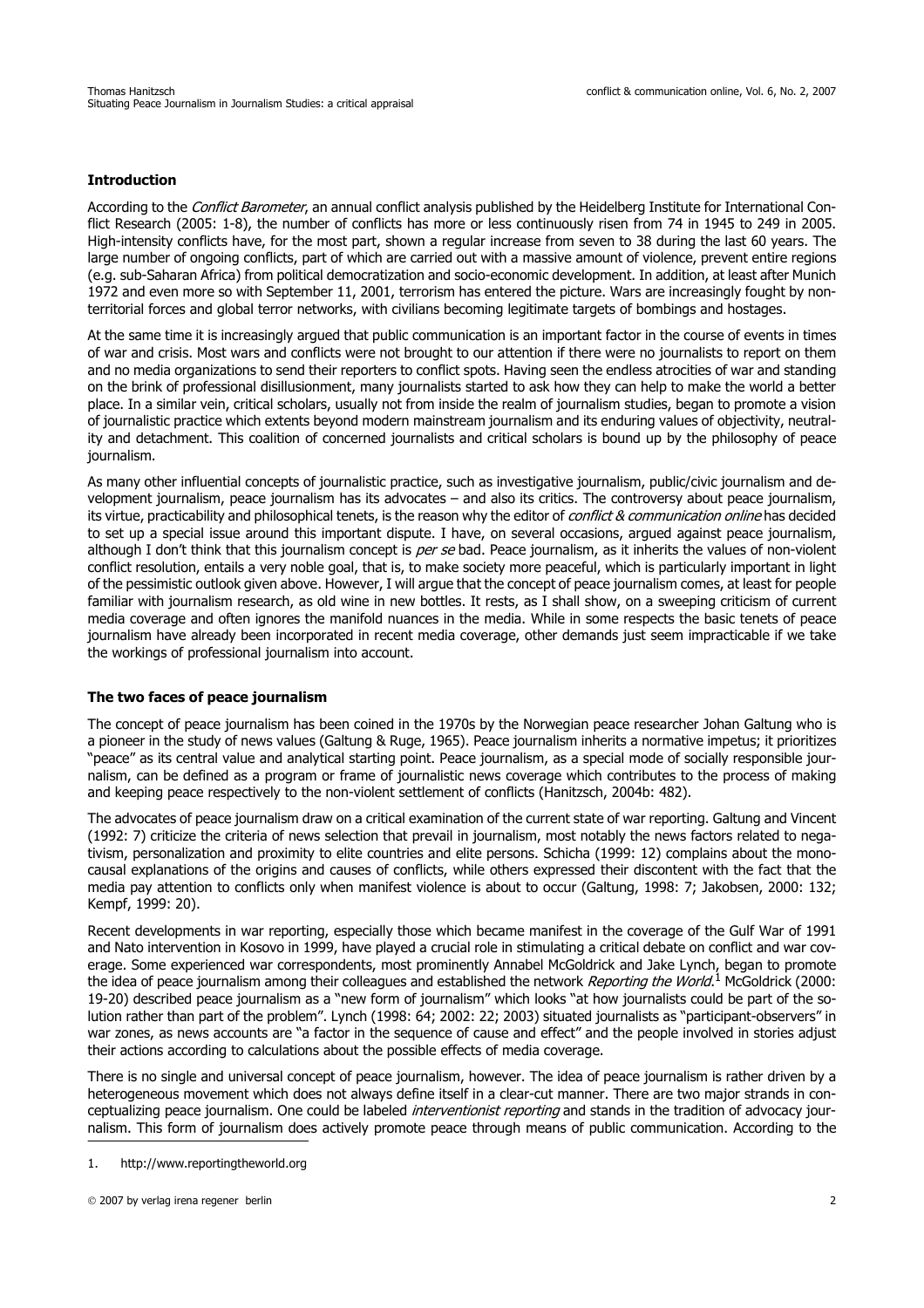German political scientist Jörg Becker (2002: 14), the media has the political obligation to participate and stand up for peace of its own accord. Journalism should not only report reality "as it is", rather it should create reality, set examples and call for change. This form of advocacy journalism – to the extent that it is sometimes misunderstood as legitimation for biased coverage – is vulnerable to Martin Bell's (1997: 8) controversial "journalism of attachment" by which he means a journalism that "will not stand neutrally between good and evil, right and wrong, the victim and the oppressor." What makes this view highly problematic is that journalists presume the power to identify victims and perpetrators (Are those being arrested in Guantanamo victims or perpetrators?) or, referring to Becker's view, to determine the direction of social change.

The second strand in conceptualizing peace journalism is closely related to the "classic" tenets of *good journalism*. This mode of peace journalism is not intended to substitute war propaganda with peace propaganda, but "it does imply dismissing simple antagonisms between 'good' and 'evil'" (Kempf 2002: 71). War discourses should be deconstructed in a twostep procedure (Kempf 2003: 8-9): First, "de-escalation oriented conflict reporting", characterized by neutrality and detachment, entails an emphasis on win-win solutions, questioning of the military logic and exploration of conflict information. In the second step, called "solution oriented conflict reporting", the dualistic construction of the conflict, still prevalent in the first step, will be abandoned. The practical suggestions made by Kempf are sympathetic to Galtung's (2002: 261) distinction between peace/conflict journalism and war/violence journalism, and they are, although based on a different approach, somewhat similar to McGoldrick and Lynch's (2000) "peace journalism manual". The major problem in both approaches is that they tend to address journalists as individuals, whereas the structural constraints of news making fade from the radar. While this issue will be discussed in another part of this paper, we will first have to clarify the position of peace journalism in the realm of journalism theory.

# **Peace journalism and journalism theory**

A clear definition of journalism is especially important in a time in which researchers tend to speak about "journalism" without giving any indication as to what conceptualization of journalism they subscribe to. Some limit journalism to the professional activities of people working for news media; others include Weblogs and other forms of "participative" journalism.

According to the well-known work of George Spencer-Brown (1969: 1), observers define objects by making distinctions. In order to define journalism, we have to draw a line between what is journalism and what is not. An effective way to identify journalism is offered by differentiation theory, which is rooted in the work of Émile Durkheim (1893). Differentiation theory holds that increased complexity, selectivity and contingency of modern society require functional differentiation of social systems (politics, law, economy, education, etc.), each of which fulfills a specific function that is essential to maintain order in society.

Public communication can be conceptualized as one of these social systems, it has evolved to function as common, socially binding reference by permanently (periodically) providing information of immediate topicality (Hanitzsch, 2004a: 48). This common reference is vitally important to society because it allows the co-orientation of the social universe. While less complex societies could maintain social co-orientation, coordination and integration through interpersonal communication, public communication has become central to the organization of modern society (DeFleur & Ball-Rokeach, 1989: 319). In other words: The emergence and evolution of public communication as a system is a reaction of modern society to the problems caused by functional differentiation and social disintegration.

The system public communication consists of four arenas in which professional communication activities take place: journalism, public relations, advertising and entertainment. These fields differ in respect to two fundamental dimensions (see Figure 1). The first dimension, the *primary information value*, refers to the traditional distinction between fact and fiction. Because communication messages usually contain complex information, the individual scores have to be seen as rather relative to one another: They make up a continuum that stretches from "mostly factual" (+factual/-fictional) to "mostly fictional" (-factual/+fictional). It is important to note that the distinction between "fact" and "fiction" does only make sense on the micro level. That the sky is blue cannot be denied and is therefore an "objective" fact. "Reality", however, is conceptionally situated at the macro level and is essentially made up of an infinitive number of facts. Journalists select and judge information which produces an inevitably contingent media reality. Increasing complexity of the factual basis means increasing contingency, which results in a growing number of "factually true" combinations.

The second dimension, communication goals, is concerned with the origin of a particular message. Communication goals can come primarily from the outside ("externally defined") and are defined by a client, host organization or particular groups of stakeholders. In these cases a communicated message is usually intended to have a particular effect on the attitudes and/or behaviors of those who consume it – for instance, in terms of purchase decisions, positive perception of a company, etc.). Communication goals can also originate from the inside ("internally defined") and are, at least in the first place, not intended to have a particular effect on the audiences. Journalism, according to this view, is made up of messages which are mostly factual, while the communication goals are primarily internally defined.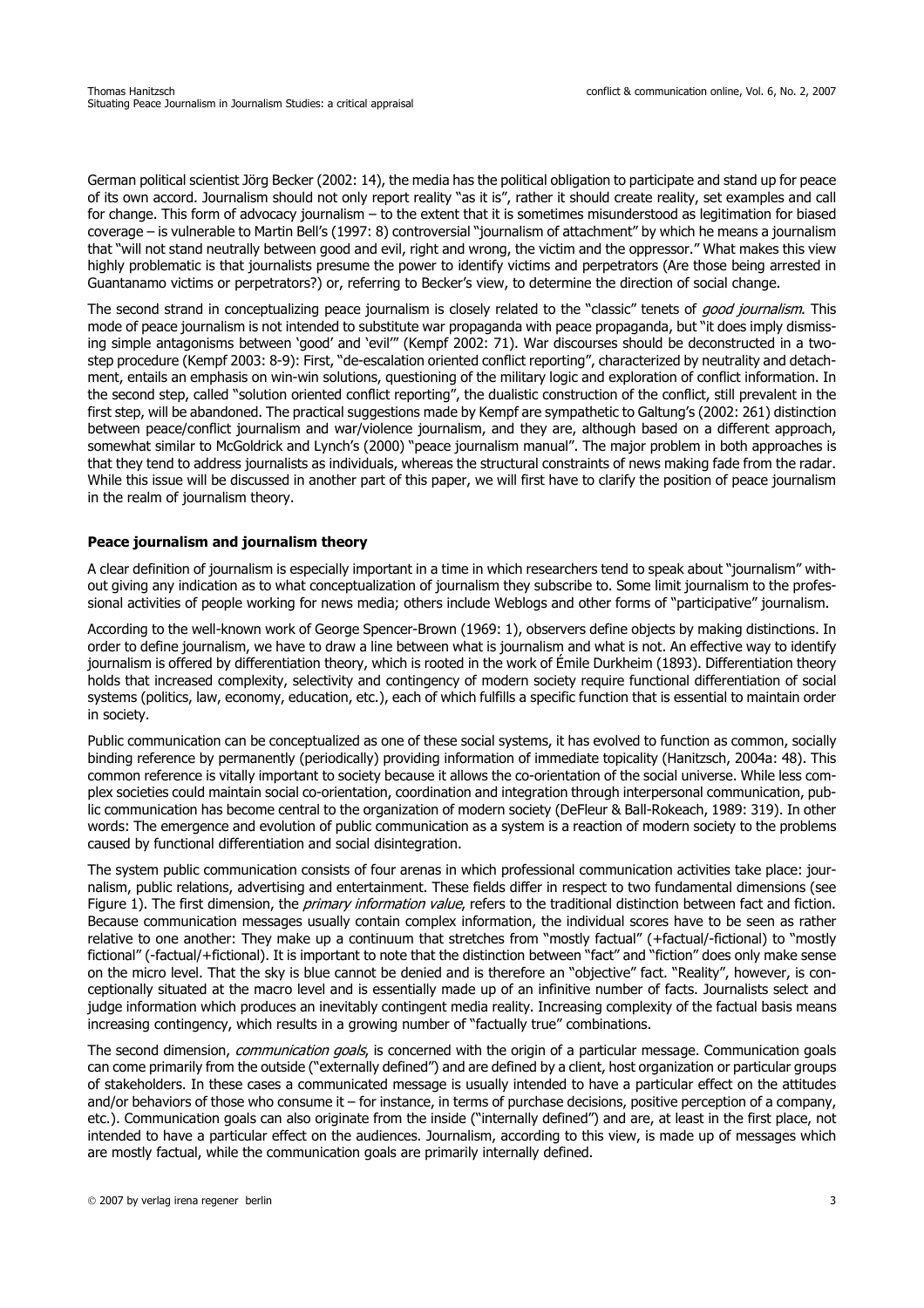

Figure 1: Distinction of journalism, PR, advertising and entertainment

This taxonomy does not attempt to simplify complex social phenomena in binary terms. It does not say that information can be either factual or fictional. To some extent, all fictional stories relate to social reality, the "facts". In a similar vein, it is not uncommon in journalism to include fictional elements in an article, especially in feature stories or the so-called new journalism. The presented model classifies the forms of public communication in relative terms, holding that some information, for instance, is more factual and less fictional than others. This allows us to capture the existing diversity of journalism cultures, including peace journalism. In the journalism quadrant of Figure 1, the traditional Western understanding of objective and neutral "just-the-facts" journalism would be located in the upper left. The diverse forms of advocacy journalism, on the other hand, would be situated to the right, closest to public relations, starting with high factual content in the upper right (e.g. civic/public journalism, development journalism) and moving in a downwards direction as fictional content becomes more prevalent (e.g. partisan/patriotic journalism). Popular journalism, as a manifestation of entertainization and tabloidization in news-making, would be situated close to the entertainment quadrant.

The two different camps in thinking peace journalism occupy different spaces in the two-dimensional coordinate system: The mode of good journalism is located in the upper left in the journalism quadrant, as it is committed to the professionalism model that emphasizes objectivity, neutrality and detachment. The interventionist mode of peace journalism, on the other hand, is situated closely to public relations and may occasionally cross the line to PR when journalists start to actively engage in conflict resolution.

#### **Peace journalism: a critical review**

The promotion of peace journalism among professional journalists has not always met an enthusiastic response. The BBC correspondent David Loyn (2003) argues that peace journalism could compromise the integrity of journalists and confuse their role as neutral disseminators: "Our task is always to seek to find out what is going on, not carrying any other baggage. If there is conflict resolution we report on it in context. We do not engage in it." While this point of view may seem simplistic, it is a blunt indicator of the dominant professional ideology as it is deeply inherited by many, if not most, journalists in the Western hemisphere.

This professional ideology, which entails the traditional values of objectivity, neutrality and detachment, is not unchallenged in the study of journalism, however. While some journalists argue that neutrality and detachment draws a moral equivalence between victim and aggressor (e.g. Christiane Amanpour, quoted in Hume, 1997: 6), others believe that journalism "is not a neutral and mechanical undertaking but in some sense a moral enterprise" (Bell, 1997: 11). In a similar vein, objectivity has been scrutinized by several scholars. Some argue that journalism is not objective; others that it cannot be objective; and still others that it should not be objective (Lichtenberg 1991: 238). The objectivity debate is an evergreen in journalism studies because it touches upon the philosophical underpinnings of modern journalism or, more specifically, its epistemological foundation.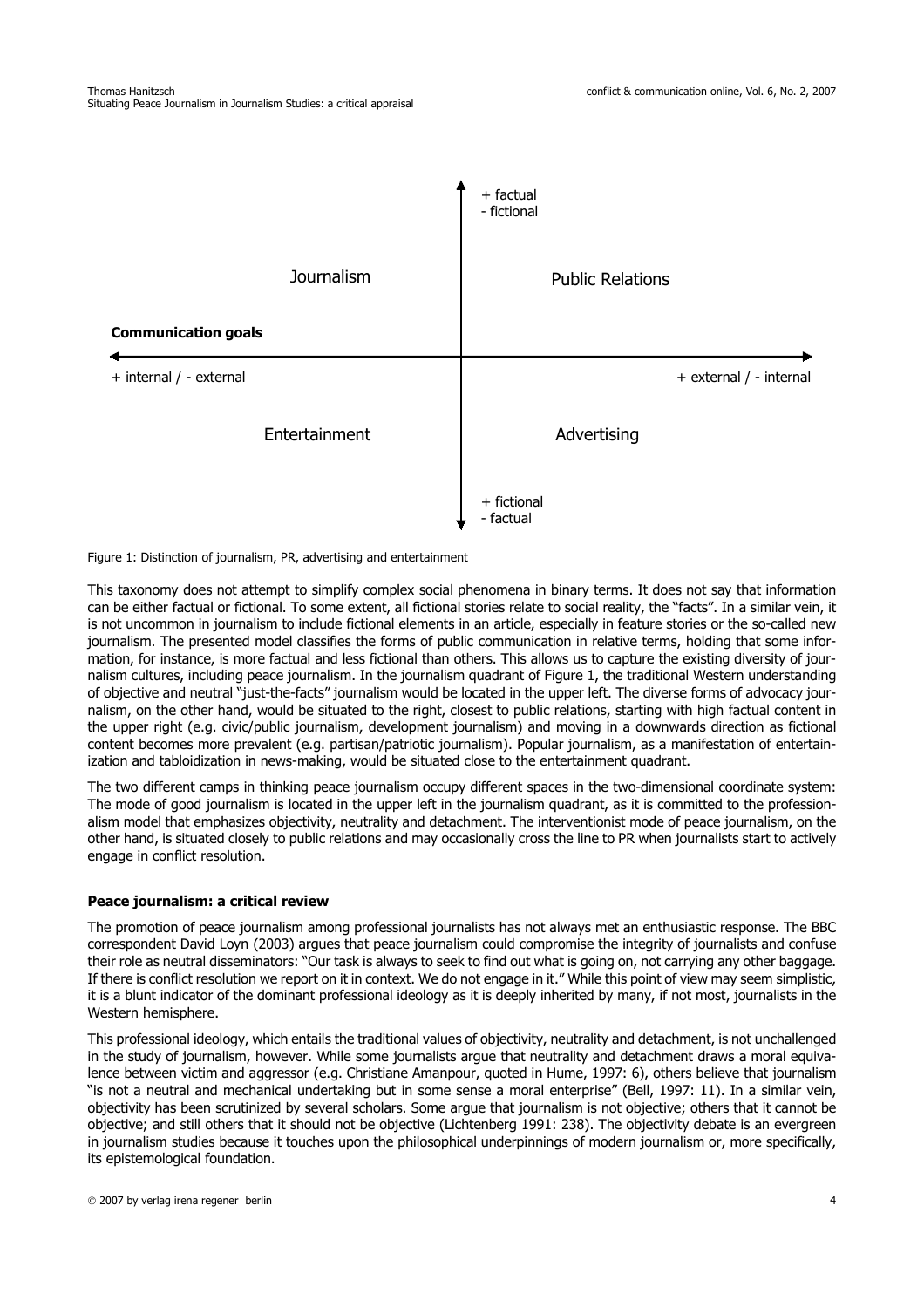Some advocates of peace journalism, most notably Johan Galtung himself, subscribe to a naïve epistemological view on media coverage. They argue that the practice of traditional war reporting results in a distorted representation of reality (e.g. Galtung & Vincent, 1992: 24; Kempf, 2006: 5). I have argued elsewhere that complaints about a "media-biased reality" actually miss the point (Hanitzsch, 2004b: 486), and there is a growing awareness of the fact that the news is not a "mirror" of reality. Rather, the news "is a representation of the world, and all representations are selective" (Schudson, 2003: 33). Any serious inquiry into conflict coverage must acknowledge that news accounts are inevitably based on cognition and contingent (re)construction of reality. While this insight is partly built into the writings of Lynch and Kempf, peace journalism as analytical concept seems to be prone to epistemological realism. To say that reality can be "misrepresented", for instance by drawing on an "incomplete" factual basis (Kempf 2006: 5), assumes that there is a proper and "true" version of reality. However, every representation is inevitably biased, and any "correspondence" between an objective reality and its representation(s) is hardly possible. In everyday journalism, subjective representations can be objectified provided they cohere with other "facts", that is, with what we already know. An "external perspective", as demanded by Kempf (ibid), is neither needed nor possible.

It seems that peace journalism still has to define its epistemological foundation. Such a basis may be provided by standpoint epistemology, a philosophical camp that originated with the feminist critique of the objectivity concept (Harding 1991). Standpoint epistemology holds that less powerful and marginalized members of society enjoy a certain epistemic privilege to see social reality differently from those who dominate society. Such a counter-hegemonic epistemology would require journalists to report conflicts from the perspective of the less powerful and marginalized people. Standpoint epistemology could encourage "journalists to rethink themselves and their craft from the position of marginalized Others, thus uncovering unconscious ethnocentric, sexist, racist, and heterosexist biases that distort news production as it is governed by the dominant news paradigm" (Durham, 1998: 132).

The lack of an explicit-made epistemological foundation is not the only omission made by the peace journalism movement, however. An assessment of the literature reveals that the ideas behind peace journalism as well as its practical implications are often based on an overly individualistic and voluntaristic perspective. This is particularly true for many essays published by (former) journalists, most notably by Lynch and McGoldrick, but also for the work of scholars who argue in favor of a "courageous journalist" (Jaeger, 2002: 29). Their implicit argument seems to suggest that journalists only need to change their attitudes and behaviors, and as a result, they will produce conflict coverage that embraces the values of peace journalism. But this is an illusion.

There are in fact many structural constraints which shape and limit the work of journalists: few personnel, time and material resources, editorial procedures and hierarchies, textual constraints (news formats), availability of sources, access to the scene and information in general, just to name a few. Journalists consistently work under conditions of heavy time pressure, limited resources and tight competition. To the extent that time, space and resources are so limited, journalists need to deconstruct complex and complicated conflicts in terms of ready-made narratives which are easily understood by their audiences. These accessible and commonly shared schemata are particularly salient in news photographs (Griffin, 2004; Trivundza, 2004), and they exactly embody what Fawcett (2002: 221) rightly calls the "constraining nature of the news text". Fawcett further suggests that, in order to encourage journalists to make use of "win-win" frames of conflict, one has "to address the power of these discursive structures, as well as the power of the political and professional cultures within which journalists operate". Wolfsfeld goes even further and maintains that the needs of a peace process are structurally incompatible with the imperatives of journalism:

There is an inherent contradiction between the logic of a peace process and the professional demands of journalists. A peace process is complicated; journalists demand simplicity. A peace process takes time to unfold and develop; journalists demand immediate results. Most of a peace process is marked by dull, tedious negotiations; journalists require drama. A successful peace process leads to a reduction in tensions; journalists focus on conflict. Many of the significant developments within a peace process must take place in secret behind closed doors; journalists demand information and action. (Wolfsfeld 1997: 67)

As a result, the media pays very little attention to the – mostly invisible – successes of preventive diplomacy (Jakobsen, 2000: 133). While media criticism is often concerned with professional news values (Galtung & Vincent, 1992: Chapter 2), it ignores the fact that these values, fundamental as they are in modern journalism, resonate with the expectations of the audience (Eilders, 1997; Tai & Chang, 2002). The main characteristic of news values is that they raise attention; and in our post-modern society public attention is the central currency and thus becomes an increasingly limited good. Consequently, virtually everything in public communication is geared toward public attention, be it journalism, public relations, advertising or entertainment. The mainstream media can ill afford to abandon news values, as this would jeopardize their economic base on which they are forced to operate. Ironically, in order to be successful in the "marketplace of public attention", peace journalism would have to subscribe to the same values as does corporate journalism.

All this clearly suggests that the conduct of peace journalism is not a matter of individual leeway. Modern corporate journalism involves processes of organized news production, thus giving priority to organizational and institutional factors as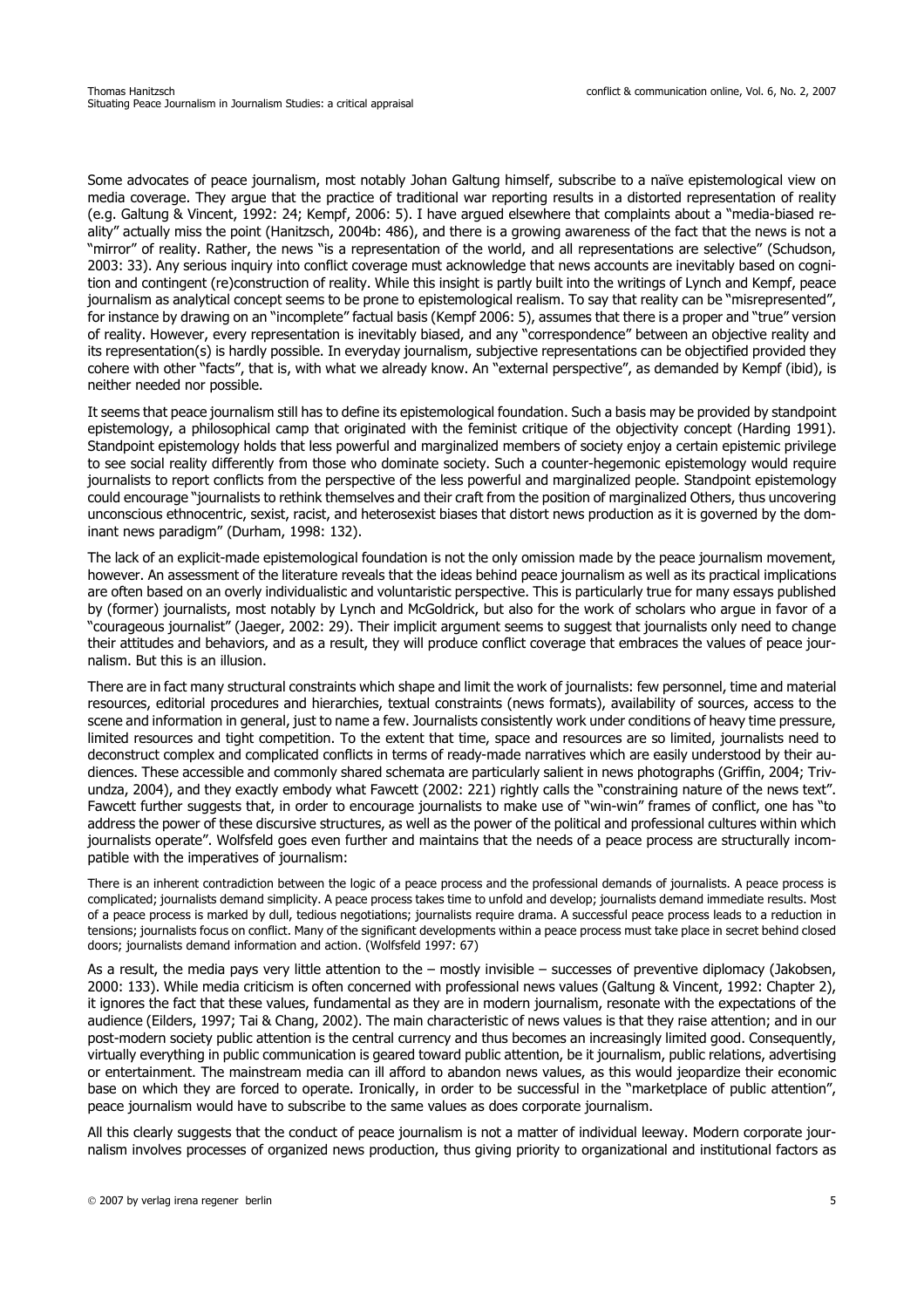well as processes of professional socialization. A long tradition of research suggests that the characteristics, backgrounds and values of individual journalists matter relatively little in the production of media content (Berkowitz, Limor & Singer, 2004; Golding & Elliott, 1979; Weaver & Wilhoit, 1996). "Courageous" journalists and media organizations, when subscribing to the idea of peace journalism, would have to tilt at windmills, unless they reach a critical mass, but this is nothing one should expect for the near future. $1$ 

Another problem of the peace journalism movement is that their sweeping media criticism fails to take notice of the various nuances of journalism. Similar to the routines of war reporting, media criticism tends to highlight the exceptional, spectacular and negative (Calließ & Raue 2004: 200-5) at the expense of the ordinary and positive, and then making generalizing conclusions about "the media". To the extent that media critics tend to focus on regular news broadcasts and the traditional news sections of newspapers, they ignore the existing diversity of media outlets and alternative, sometimes even counterhegemonic forms of reporting, such as news features, documentaries and specials, which explore conflict formations and the true causes of violence in much greater detail. There are plenty of differentiated accounts that provide a complex and comprehensive picture, but these accounts are not likely to be found equally often in all media. The different functionality of media outlets goes along with manifold distinctions in journalism cultures, not all of which happen to be clear-cut: serious vs. popular journalism, broadsheet vs. tabloid journalism, public service vs. marketing journalism, to name only a few. All these areas of journalism are oftentimes lumped together, no matter the extent of their similarity is actually very little. For this reason, it is simply unrealistic to expect media like the British Sun, the German Bild or American Fox News to tune in the conduct of peace journalism, unless there is a strong audience demand for it. Due to their specific functionality, not all media will be equally receptive to the ideas of peace journalism.

This brings us to the next critical point: Peace journalism, if it is to survive a critical discussion of its analytic value and practical use, must learn to look at fragmented and active audiences instead of a passive mass that needs to be enlightened by virtue of right and proper reporting. Contingent needs in a society result in an increasingly contingent supply, thus leading to a selective use of the supplied products. For media content is strongly oriented to the disparate needs and expectations of the audience, as measured for instance by market research, the segregation into diverse publics reflects the growing disintegration of society. Furthermore, since the uses and gratifications approach took off in communication and media studies, the view of the audience as an active one gained ground. Uses and gratification theorist suggest that the audience actively uses the media as sources of gratification (Blumler & Katz, 1974). Assuming that there are various choices of media outlets, it is believed that people use those media outlets which promise the highest amount of satisfaction.

Because it is highly unlikely that all media will equally subscribe to the conduct of peace journalism, mainstream audiences may ironically choose the media which contain the least amount of peace journalism. There is no indication in audience research that consumers of mainstream media would prefer peace journalism to traditional news (see Bird, 2000: 31; Tai & Chang, 2002: 262). On the other hand, peace journalism is already present – in the outfit of "good journalism" – in many quality news outlets, many of which are public broadcasting organizations (e.g. BBC, ARD, and NPR). Those who seek this kind of conflict coverage can obtain it by means of their selective media use. People who are interested in bombastic, sensational and sketchy conflict coverage will continue to avoid peace journalism and tune in media outlets which serve their preferences appropriately.

The conduct of peace journalism does also become difficult, if not impossible, when applied in certain conflict constellations. For one thing, journalists reporting on conflicts in their neighborhoods do often belong to one of the groups involved in the violence. In these cases it is difficult to remain impartial and to deliver a balanced and comprehensive account of the conflict. Some of us may remember the clashes between religious groups in Indonesia's province Maluku in 1999. Shortly after the province capital Ambon fell into two territories controlled by either Christian or Muslim militias, there was no way for Muslim journalists to enter Christian territory, and vice versa. The only daily newspaper Suara Maluku became biased against the Muslim population as its office was located in Christian territory (Hanitzsch, 2004b: 483). In such a situation of hatred, reporter may risk their lives if they try to give both sides equal say. In the midst of an unfolding conflict, journalists and their media organizations can often enough hardly build a bridge between enemies.

The role of the audience is even more important in this respect. It is hard to convince people of the virtue of peace journalism once they engage in a conflict in which their elementary interests, or even their existence, are at stake. When in 1997 and 1998 two newspapers in Northern Ireland, the unionist News Letter and the nationalist *Irish News*, published joint editorials as an effort to reconcile the opposed groups for the annual Orange Order parade, many subscribers felt betrayed and indicated that they would terminate their subscriptions (Fawcett, 2002: 216).

In addition to this, there seems to be a tendency among some peace journalism advocates to overestimate the power of journalism. In one of his recent publications Galtung (2002: 260) claims that with more peace journalism, "the conflict in

<sup>1.</sup> The low significance of individual factors has been acknowledged by some exponents of the peace journalism idea, in particular by those based at the Konstanz University (e.g. Jaeger, 2002; Kempf, 2002: 70, 2003: 3, 2005).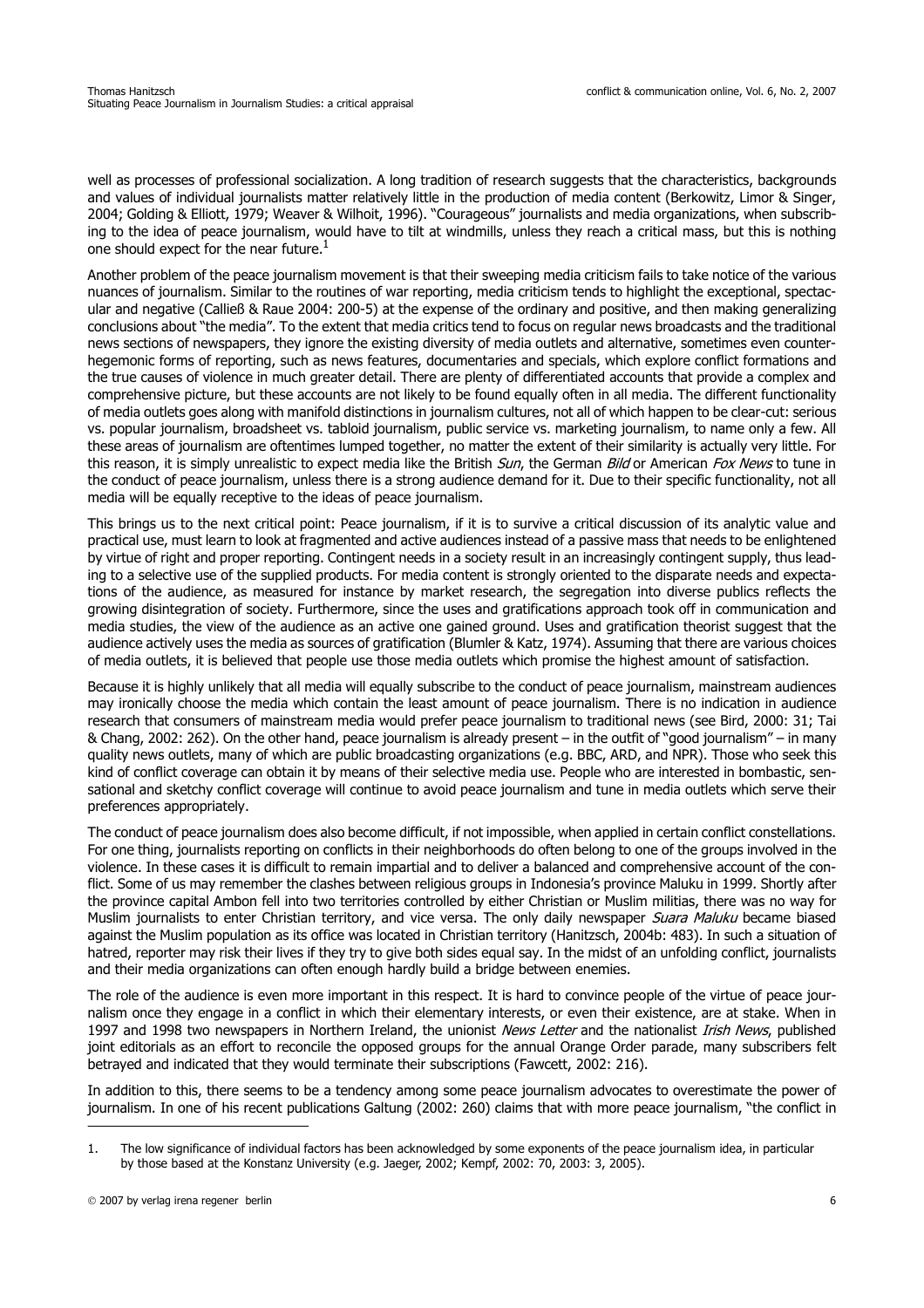and over Northern Ireland would have entered a more peaceful phase long ago". I believe this is an overly optimistic view. Although journalism does undeniably have an impact on the people, only rarely can journalists move beyond the cultural consensus of their societies in which they live and work. And contrary to what is commonly believed, the influence journalists and the media have on political leaders and decision makers tends to be limited (Jakobsen, 2000; Wolfsfeld, 2004). Wolfsfeld (2004: 33), who hypothesizes a circular relationship between politics and the media, rightly sees the importance of the media in the fact that they *amplify* the impact of political events. Additionally, as public relations is becoming increasingly professionalized and utilized, participants in stories grow to be "media-savvy" (Lynch, 1998: 64), which means they anticipate the workings of journalism in order to get their message through the highly routinized processes of news making.

# **Conclusion**

There is something that makes me suspect that peace journalism is rather mistitled a concept, as it obviously misleads people to conclude that its very intention is the advocacy of peace. Luostarinen (2002: 283) argues that it "is not even necessary to give such journalism a name like 'peace journalism'". Many of the principles of peace journalism are the very essence of excellence in journalism and are deeply embedded in good and many-sided journalism: to make conflicts appear transparent through background information, to give voice to the views of all rivaling parties, to expose lies, cover-up attempts and culprits on all sides and to report on the atrocities of war and the suffering of civilians. It seems that peace journalism oftentimes reinvents the wheel to the extent that it repeats a "classic" debate on quality in journalism that has a long tradition in communication and media research.

Critics may argue that compliance with the values of good journalism is often missing in day-to-day war reporting, but the failures of corporate journalism cannot be overcome by an individualistic and voluntaristic conceptualization of news making. To have any impact on the way the news is being made, and the critical discussion thereof, the advocates of peace journalism must address the structural constraints of news production. The discussion of peace journalism, and particularly of its practical implications, must be tied to the realm of journalism studies where it resonates with ongoing efforts to promote excellence in journalism.

At the same time, there are many elements of peace journalism which do not fit the functionality of journalism and the logic of news production. There are some people who opt for an interventionist mode of peace journalism that regards itself as a vehicle for the advocacy of peace and non-violent conflict resolution (e.g. Becker, 2002: 14). These activists may consider using another field of public communication that, by definition, intends to serve a particular cause: public relations. In order to facilitate peace and non-violent conflict resolution by means of public communication, a concept "Peace PR" seems much more appropriate, but for some reason it has not been developed. "Peace PR" can effectively unfold its public potential if the communicated message "sits consistently with the values and imperatives of those who produce news" (Spencer, 2003: 64).

The inherent logic of news production is another limitation of peace journalism. First, it is an unwarranted assumption that, given the salience and importance of news values in public communication, that peace journalism will prevail in a commercial media system that is driven by market forces. Second, because of their specific functionality, some media (e.g. public broadcasting: BBC, ARD, NPR) are more than others (e.g. yellow press: The Sun or Bild) sympathetic to the ideas of peace journalism. Third, it is difficult, if not impossible, to implement the values of peace journalism in traditional news formats where space and time constraints do not allow a detailed elaboration of backgrounds and causes of violence as well as its consequences. Fourth, and last, the demand for complexity reduction leads to the use of highly standardized narrative schemes which are often not compatible to the demands of peace journalism.

Critics may complain that I tend to take the media structures and routines for granted and treat them as if they were unable to change. This might be true, but the fact of the matter is that media structures and professional routines cannot be modified from the position of the individual journalist. Quite on the contrary: Cultures must change! Although there are, and will always be, a number of committed journalists who have gained prominence (e.g. Seymour Hersh), they tend to be the exception from the rule and, as such, have only limited power to change the system from within.

A peaceful culture is the *precondition* of peace journalism, rather than its outcome. In a culture in which a life has virtually no meaning and violence seems an appropriate measure of conflict resolution, peace journalism is not likely to evolve. While media critics continue to repeat their mantra-like question of why journalism serves society as poorly as it currently does, I think it is time to turn the question around. We should rather ask: What kind of society do we live in that allows and creates a sort of journalism that has no sense of peace?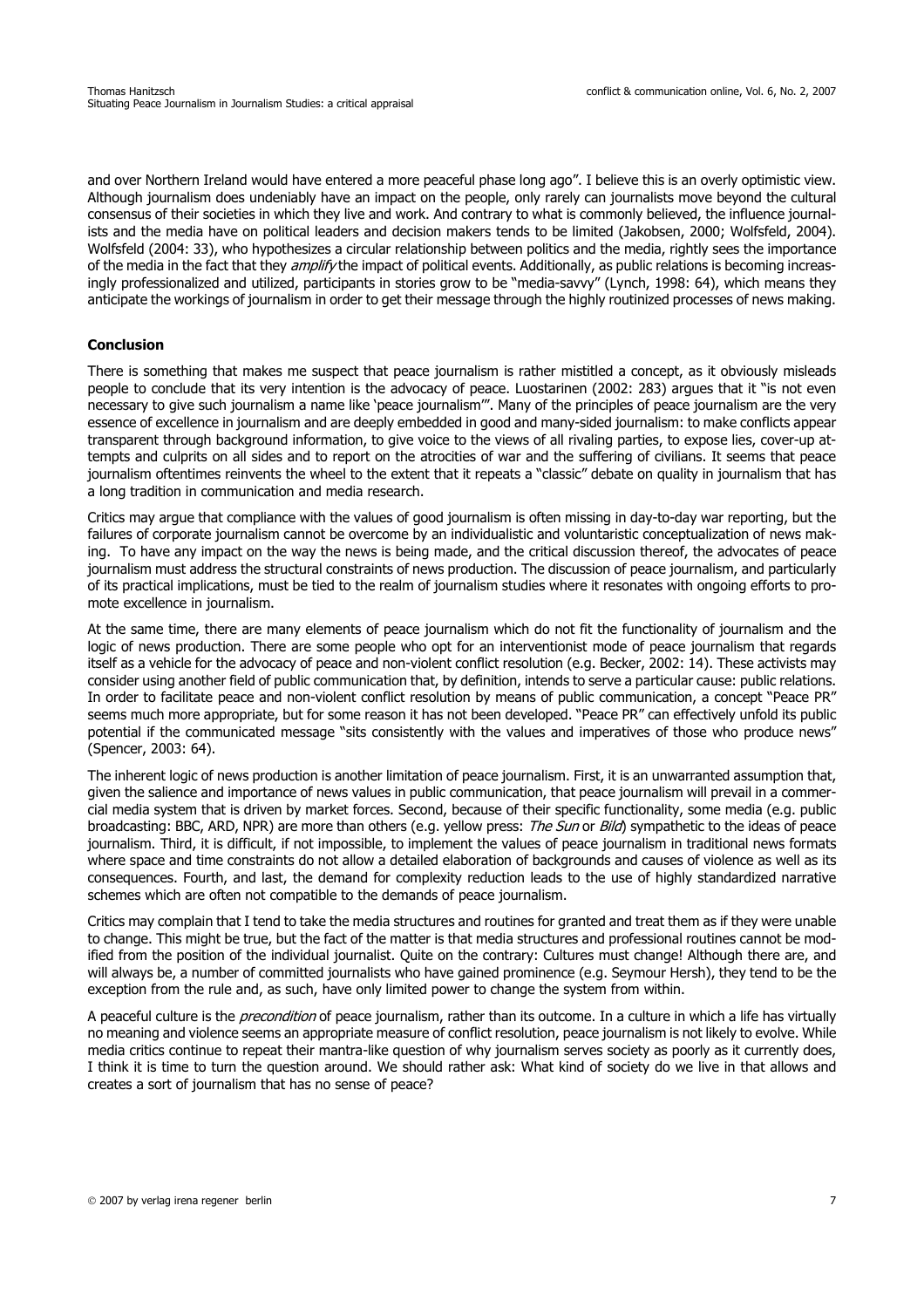#### References

Becker, J. 2002. Medien im Krieg. In: Albrecht, U. & Becker, J. (eds.). Medien zwischen Krieg und Frieden. Baden-Baden: Nomos, 13-26.

Bell, M. 1997. TV News: How Far Should We Go? British Journalism Review, 8/1, 7-16.

- Berkowitz, D., Limor, Y. & Singer, J. 2004. A Cross-Cultural Look at Serving the Public Interest: American and Israeli journalists consider ethical scenarios. Journalism, 5/2, 159-181.
- Bird, E. S., 2000. Facing the Distracted Audience: Journalism and Cultural Context. Journalism 1/1, 29-33.
- Blumler, J. G. & Katz, E. (eds.) 1974. The Uses of Mass Communication: a paradigm outlined. Beverly Hills, CA: Sage.
- Calließ, J. & Raue, S. 2004. Die Kritik an der Kriegsberichterstattung braucht weitere Horizonte. In: Büttner, C., von Gottberg, J. & Metze-Mangold, V. (eds.). Krieg in den Medien. Frankfurt am Main: Campus, 199-210.
- DeFleur, M. & Ball-Rokeach, S. J. 1989. Theories of Mass Communication, 5th ed. White Plains, NY: Longman.
- Durham, M. G. 1998. On the Relevance of Standpoint Epistemology to the Practice of Journalism: The case for "strong objectivity". Communication Theory, 8/2, 117-140.
- Durkheim, É. 1933(1893). On the Division of Labor in Society. New York: Macmillan.
- Eilders, C. 1997. Nachrichtenfaktoren und Rezeption. Eine empirische Analyse zur Auswahl und Verarbeitung politischer Information. Opladen: Westdeutscher Verlag.
- Fawcett, L. 2002. Why Peace Journalism Isn't News. Journalism Studies, 3/2, 213-223.
- Galtung, J. 1998. Friedensjournalismus: Was, warum, wer, wie, wann, wo? In: Kempf, W. & Schmidt-Regener, I. (eds.) Krieg, Nationalismus, Rassismus und die Medien. Münster: Lit, 3-20.
- Galtung, J. 2002. Peace Journalism A Challenge. In: Kempf, W. & Luostarinen, H. (eds.). Vol. 2: Journalism and the New World Order: Studying War and the Media. Göteborg: Nordicom, 259-272.
- Galtung, J. & Ruge, M. H. 1965. The Structure of Foreign News: the presentation of the Congo, Cuba and Cyprus crises in four Norwegian newspapers. Journal of Peace Research, 2/1, 64-91.
- Galtung, J. & Vincent, R. C. 1992. Global Glasnost: toward a new world information and communication order? Cresskill, NJ: Hampton Press.
- Golding, P. & Elliott, P. 1979. Making the News. London & New York: Longman.
- Griffin, M. 2004. Picturing America's 'War on Terrorism' in Afghanistan and Iraq: photographic motifs as news frames. Journalism, 5/4, 381-402.
- Harding, S. 1991. Whose Science? Whose Knowledge? Ithaca: Cornell University Press.
- Hanitzsch, T. 2004a. Journalismus in Indonesien. Akteure, Strukturen, Orientierungshorizonte, Journalismuskulturen. Wiesbaden: Deutscher Universitäts-Verlag.
- Hanitzsch, T. 2004b. Journalists as Peacekeeping Force? peace journalism and mass communication theory. Journalism Studies, 5/4, 482- 493.
- Heidelberg Institute on International Conflict Research (2005) Conflict Barometer 2005: Crises, Wars, Coups d'État, Negotiations, Mediations, Peace Settlements. 14th Annual Conflict Analysis. Heidelberg: University of Heidelberg.
- Hume, M. 1997. Whose War Is it Anyway? the dangers of the journalism of attachment. Living Marxism Special. London: Inform Inc.
- Jaeger, S. 2002. Compatibility of Peace and News Media. Communicator, 37/1, 27-30.
- Jakobsen, P. V. 2000. Focus on the CNN Effect Misses the Point: the real media impact on conflict management is invisible and indirect. Journal of Peace Research, 37/2, 131-143.
- Kempf, W. 1999. Media Contribution to Peace Building in War Torn Societies. In: Diskussionsbeiträge der Projektgruppe Friedensforschung, No. 43. Konstanz: Universität Konstanz.
- Kempf, W. 2002. Conflict Coverage and Conflict Escalation. In: Kempf, W. & Luostarinen, H. (eds.). Vol. 2: Journalism and the New World Order: Studying War and the Media. Göteborg: Nordicom, 59-72.
- Kempf, W. 2003. Constructive Conflict Coverage: a social-psychological research and development program. conflict & communication online 2/2.
- Kempf, W. 2005. Two Experiments Focusing on De-Escalation Oriented Coverage of Post-War Conflicts. conflict & communication online 2/2.
- Kempf, W. 2006. Social Constructionism and its Implications for Critical Media Studies. *conflict & communication online* 5/1.